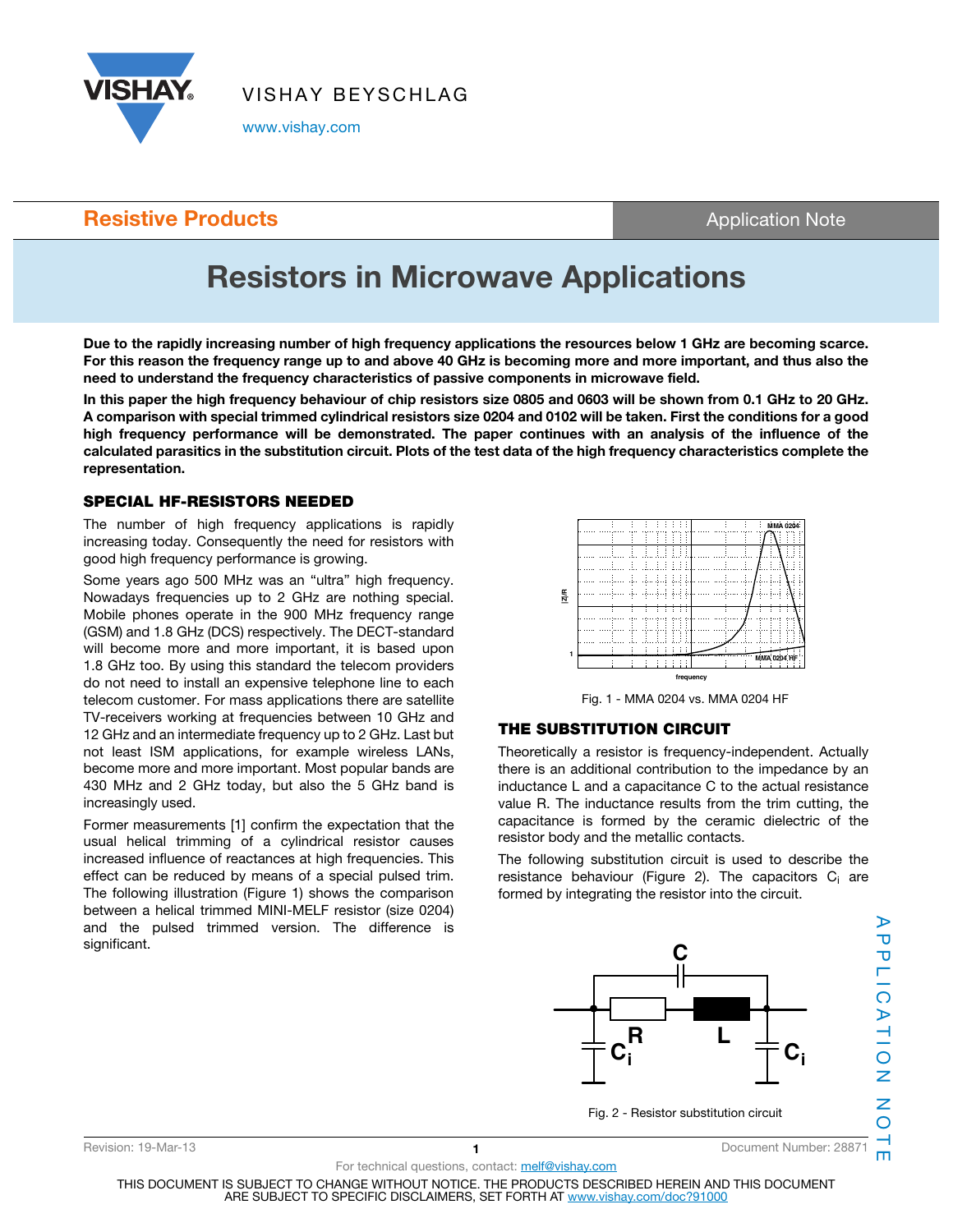

## Resistors in Microwave Applications

Figure 3 presents the trim cuttings of different resistors. On the top there is the well known helical trim cutting with its comparativly high inductance of up to 22 nH [1]. At the centered picture there is the special HF trim cutting as further trim for cylindrical resistors. The typical meander trim cutting of flat chip resistors is shown on the lower drawing.

scattering parameters by a vector network analyzer. This measuring device determines ratios of incident, transmitted and reflected waves.



### Fig. 3 - Trimming of MELF, MELF HF and Chip

#### REQUESTS FOR HIGH FREQUENCY PERFORMANCE

For high frequency applications there are other demands more important than tolerance and temperature coefficient.

- 1. For most of the practial applications the resulting deviation of the impedance Z up to  $|Z| / R = 1.2$  may be disregarded. For higher deviations the resistor is not acceptable or the occuring reactances have to be regarded into the circuit.
- 2. The working frequency has to be far below the resonance frequency. Near the resonance minor changes in working frequency cause major changes in impedance - the circuit is likely becoming instable.
- $\Box$  3. Computer simulation is an easier way to design APPLICATION NOTE щ microwave circuits. Therefore the resistor must be able to  $\overline{O}$ be modelized by a simple model.
- $\geq$  4. High frequency characteristics must be reproducible in series production in order to avoid individual trimming of  $\overline{z}$ print boards by the manufacturer.  $\overline{O}$

#### **Heasuring High Frequency**  $\leq$  PERFORMANCE  $\overline{O}$

How to measure inductance and capacitance at microwave range? The only way to get the required data is to measure

௨

 $\mathbf{a}$ 

⋖

Revision: 19-Mar-13 2 Document Number: 28871

For technical questions, contact: melf@vishay.com

≈≈ Vector Network Analyzer HP 8720B Z 50 Ω incident trans- 50 Ω reflected wave and wave mitted

Fig. 4 Reflection and transmission measurement

In our case there are two important scattering parameters, the input reflection coefficient S11 and the transmission coefficient S21.

S11 is the ratio of the reflected to the incident wave and S21 the ratio of the transmitted to the incident wave respectivly.

### RESULTS

Resulting data determined by a vector network analyzer are real and imaginary part of S11 and S21. There are two possible calculating methods for the impedance:

1. The magnitude of the reflection coefficient is calculated to 
$$
|S11| = \sqrt{\text{Re}\{S11\}^2 + \text{Im}\{S11\}^2}
$$
 (1)

According to [2] the complex input reflection coefficient of a series resistor is

$$
S11 = \frac{Z}{Z + 2 \times Z_0} \, \, \text{(2)}
$$

where  $Z_0 = 50 \Omega$ .

Result of combining these two equations is:

$$
|Z| = \frac{2 \times (Z_0 \times |S11|)}{1 - |S11|} \quad (3)
$$

To compare different resistance values it is necessary to standardize |Z| by refering it to the actual resistance R.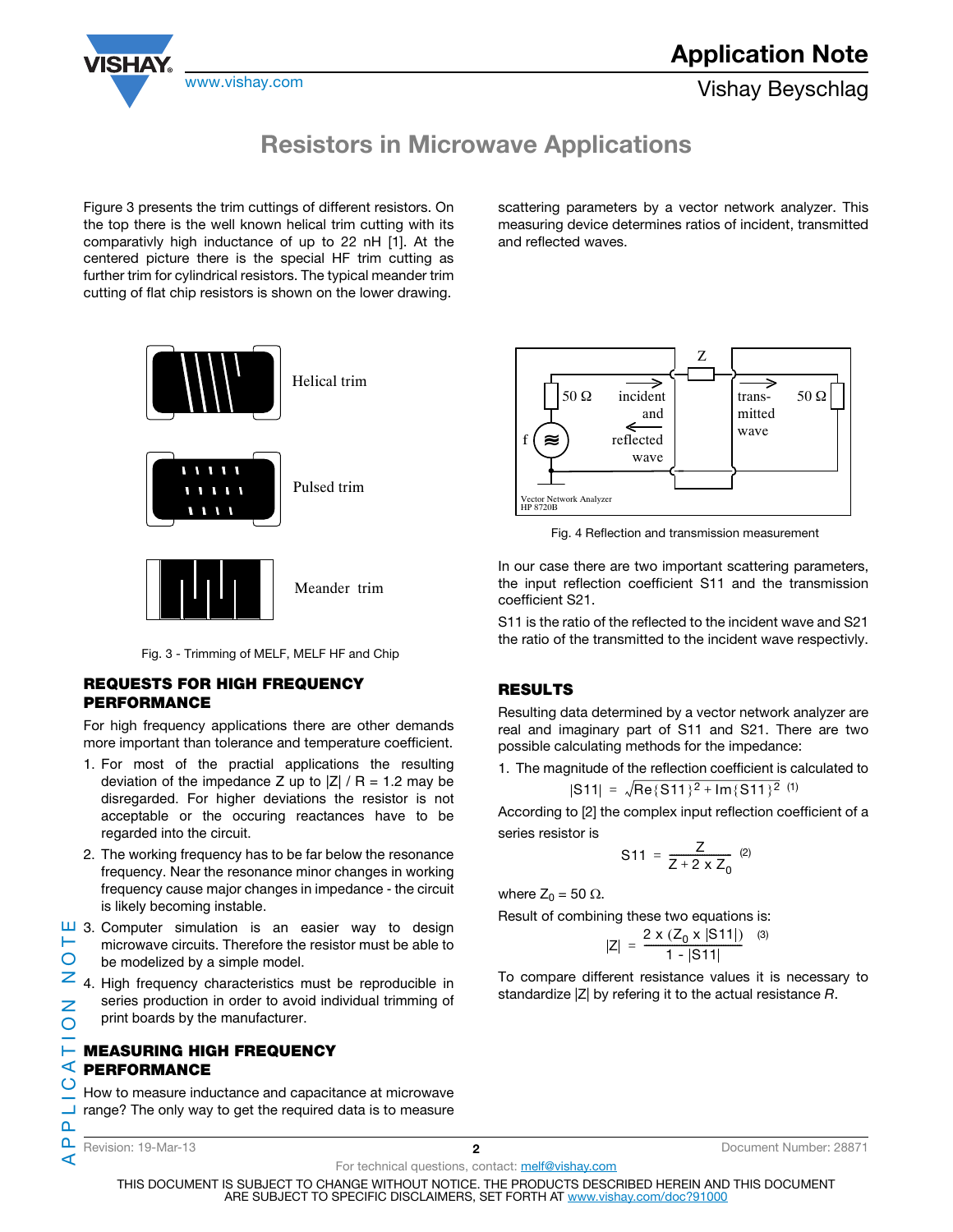

## Resistors in Microwave Applications

 $(4)$ 

The other way to calculate  $|Z|$  by using S21 is:

2. The magnitude of the transmission coefficient is calculated to

$$
|S21| = \sqrt{Re\{S21\}^2 + Im\{mS21\}^2}
$$
<sup>(4)</sup>

According to [2] the complex forward transmission coefficient of a series resistor is:

$$
S21 = \frac{Z_0}{Z_0 + \frac{1}{2}Z} \tag{5}
$$

Result of combining equations (4) and (5) is:

$$
|Z| = 2 \times \left(Z_0 \times \frac{1 - |S21|}{|S21|}\right) \tag{6}
$$

The measurement and calculation results are shown at figures 6 to 9 at the last three pages.

The considered resistance range is 6.8  $\Omega$  up to 470  $\Omega$ . These are the most important resistance values for todays microwave engineering.

In principle there is the same qualitative behaviour valid for all styles and sizes.

- 1. The inductance predominates for resistance values up to approximately 75  $\Omega$  for MELF size and 120  $\Omega$  for chip size. The resonance frequency is above 20 GHz.
- 2. The capacitance characterizes resistance values greater than the above mentioned.

There are differences between styles and sizes in detail.

- 1. By using the same trim cutting the high frequency behaviour becomes better for smaller body dimensions of the resistor.
- 2. Comparing the trim cuttings the special pulsed trim cutting of MELF resistors is better than the standard meander trim cutting of flat chip resistors.



As an example a comparison is made for 50 W resistors in the diagram above. There is demonstrated that the meander trim causes a higher inductivity than the pulsed trim of cylindrical HF sizes. However, the high frequency behaviour of flat chip resistors is much better than that of helical trimmed cylindrical resistors.

#### MODELLING AND SIMULATION

A lot of microwave circuits are designed by using simulation programs. The simulation considers the internal inductance and capacitance. It is possible to apply the resistor at frequencies which would otherwise be not acceptable due to the variations of impedance. For the resistor model the above mentioned substitution circuit is used. Analyzing the circuit results in the following equation for the complex impedance Z:

$$
Z = R x \frac{1 + j\omega \frac{L}{R}}{1 - \omega^2 LC + j\omega RC}
$$
<sup>(7)</sup>

Because  $\omega^2$ LC is a very small value it can be disregarded for most of the practical cases. Now the frequency characteristic depends only on the ratio of L/R to R x C. In the case they are equal the impedance of the resistor is frequency independent.

In the following table some examples are pointed for the required  $L$  for a given C in dependency of  $R$ . This overview is useful to getting a feeling for the dimensions of C and L.

|                    |              | С     | $L = R^2 \times C$ |
|--------------------|--------------|-------|--------------------|
| MCT 0603           | $6.8 \Omega$ | 35 fF | $0.0016$ nH        |
| and                | 50 $\Omega$  | 35 fF | $0.875$ nH         |
| <b>MMU 0102 HF</b> | 470 O        | 35 fF | 7.7 nH             |

In order to calculate the magnitude of the impedance based on equation  $(7)$  the numerator and the denominator will be handled separately.

$$
|Z| = R \times \sqrt{\frac{1 + \left(\omega \frac{L}{R}\right)^2}{1 + (\omega RC)^2}}
$$
 (8)

By using this equation it is possible to plot the |Z|/R characteristics over the considered frequency range. Comparing measured data with calculated graphs allows to determine the reactances of the substitution circuit.

The following table contains some determined values of capacitance and impedance.

APPLICATION NOTE

മ ⋖

PLICATION NO

ш Н

For technical questions, contact: melf@vishay.com

THIS DOCUMENT IS SUBJECT TO CHANGE WITHOUT NOTICE. THE PRODUCTS DESCRIBED HEREIN AND THIS DOCUMENT ARE SUBJECT TO SPECIFIC DISCLAIMERS, SET FORTH AT www.vishay.com/doc?91000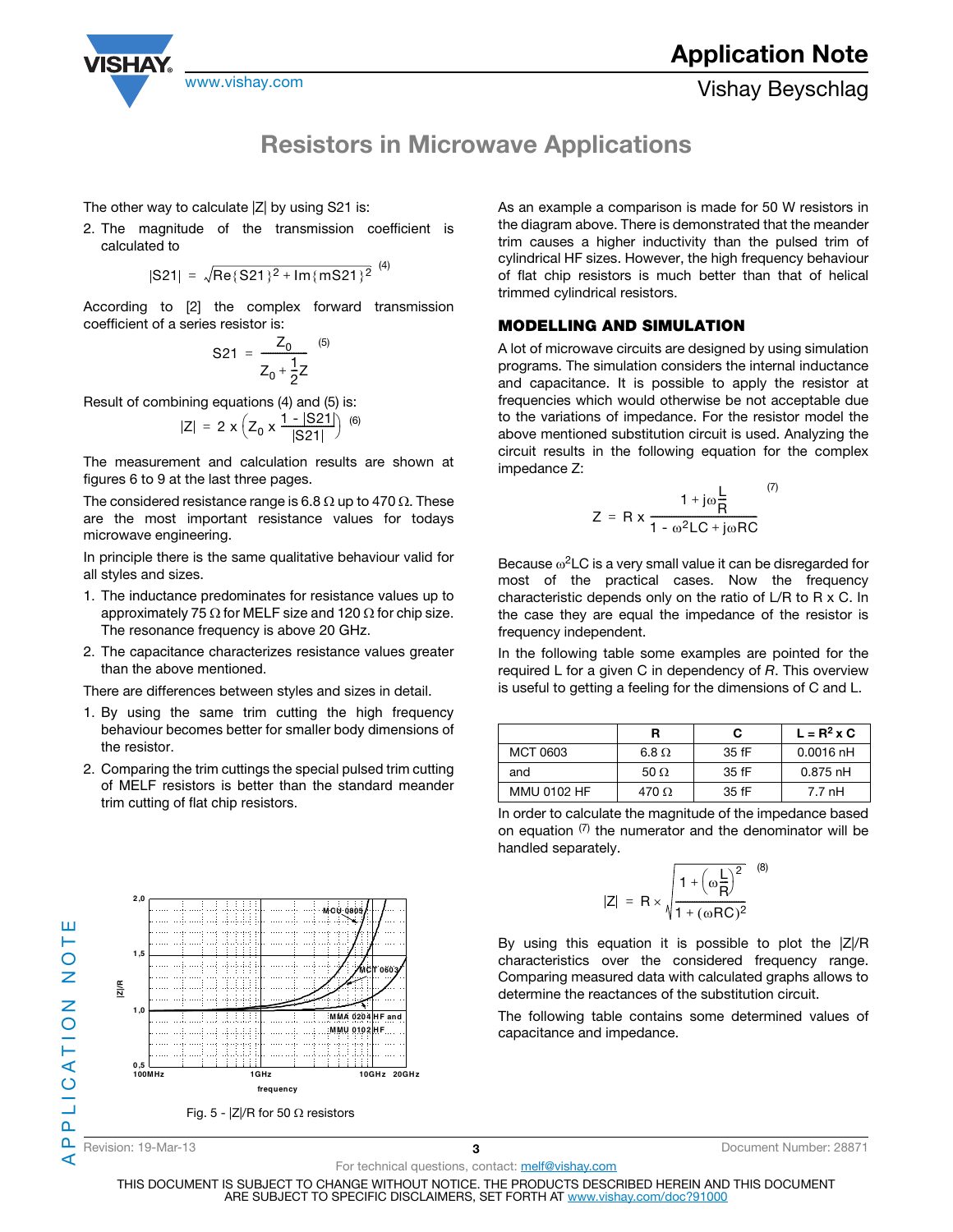

## Resistors in Microwave Applications

|                    | R            | C     |                   |
|--------------------|--------------|-------|-------------------|
|                    | $6.8 \Omega$ | 35 fF | $0.58$ nH         |
| MCT 0603           | 50 $\Omega$  | 35 fF | 1.0 <sub>nh</sub> |
|                    | 470 $\Omega$ | 35 fF | $1.53$ nH         |
|                    | $6.8 \Omega$ | 35 fF | $0.2$ nH          |
| <b>MMU 0102 HF</b> | 50 $\Omega$  | 35 fF | $0.41$ nH         |
|                    | 470 $\Omega$ | 35 fF | 2.37 nH           |

Up to now this method takes into account only the magnitude of the impedance. The necessary next step is to calculate phase angle by using equation  $(7)$ .

The phase angle is defined as

$$
S11 \angle = \tan \frac{Im\{S11\}}{Re\{S11\}} \quad (9)
$$

Comparing measured with calculated data quantifies the substitution circuit completely.

### CONCLUSIONS

The very good high frequency performance of special trimmed HF MELF resistors and standard meander trimmed flat chip resistors qualify this components for microwave

applications for more than 5 GHz depending on actual requirements. For best microwave characteristics MICRO-MELF MMU 0102 HF is the first choice. For mass applications up to 3 GHz flat chip resistors MCT 0603 and MCU 0805 are applicable without problems.

Nevertheless for better HF characteristics it is possible to optimize actual flat chip resistors. Further miniaturization will also offer better HF performance.

### BIBLIOGRAPHY/REFERENCES

- [1] Laurich, W.: SMD Resistors Beyond UHF, CARTS EUROPE 1990, page 41
- [2] Meinke/Gundlach: Taschenbuch der Hochfrequenztechnik, Springer Verlag, page C11

Dipl.-Ing. Thomas Bluhm studied information engineering at the Ilmenau Institut of Technology. Then he was engaged in the design of control systems for spot welding equipment. Since autumn 1995 he is with the resistor manufacturer Beyschlag in Heide as an applications engineer advising their customers on technological questions.



ш

Revision: 19-Mar-13 4 Document Number: 28871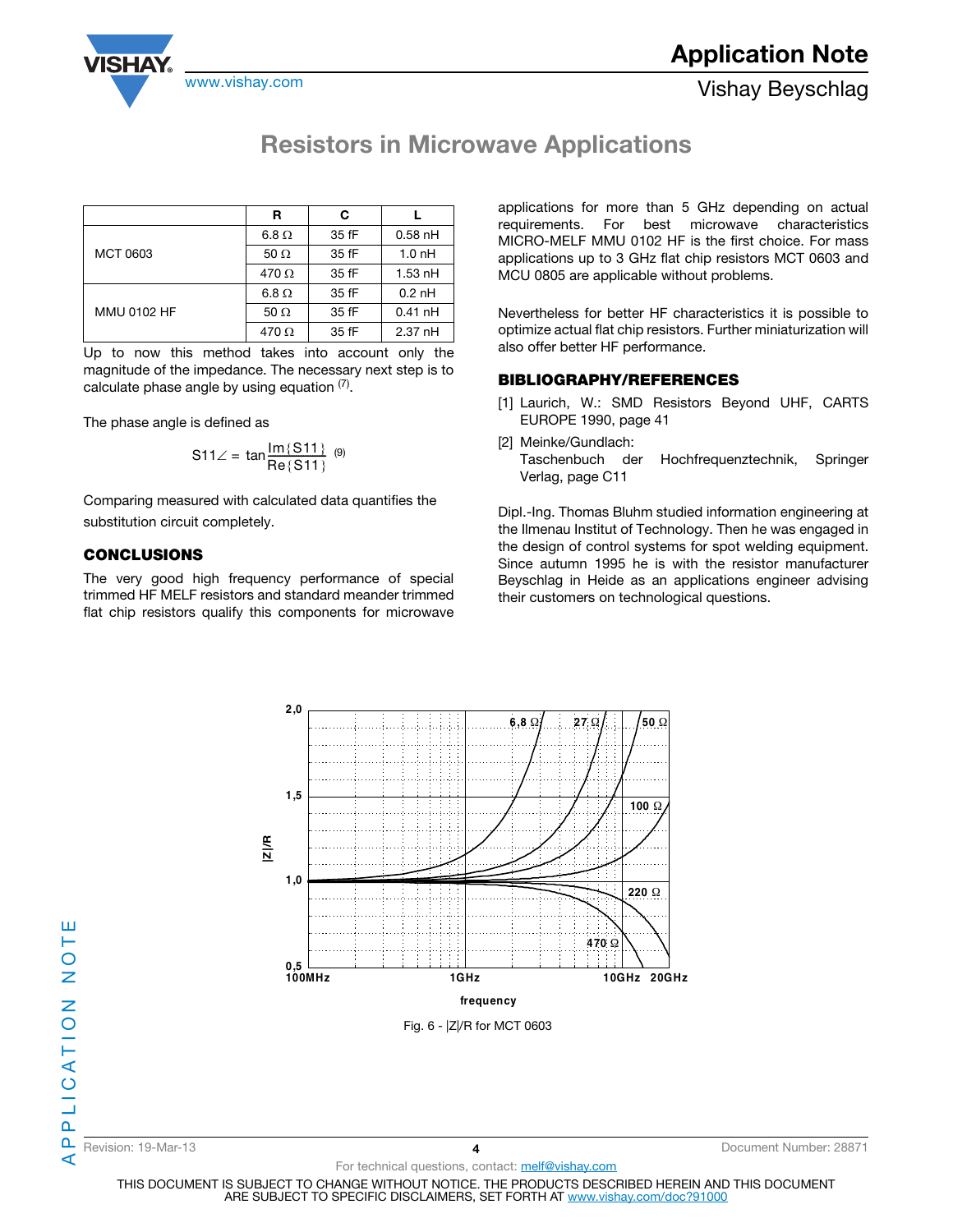

## Resistors in Microwave Applications



 Fig. 8 - |Z|/R for MMU 0102 HF **100MHz 1GHz 10GHz 20GHz 0,5 1,0 1,5 2,0 470** Ω **220** Ω **100** Ω **50** Ω **6,8** Ω **27** Ω **|Z|/R frequency**

Revision: 19-Mar-13 **5** Document Number: 28871